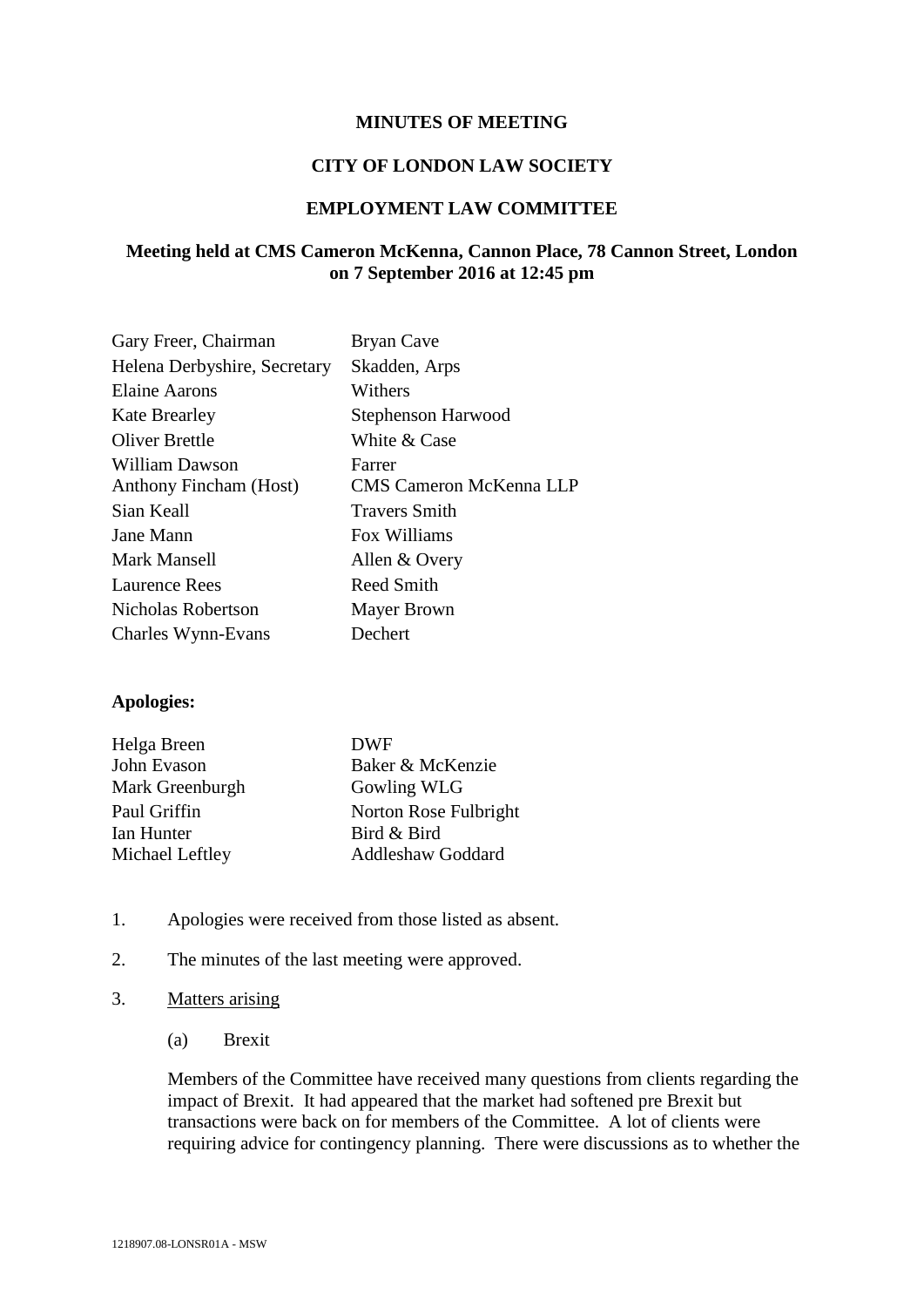members of the Committee thought that the City would continue to be an entry point for investment into Europe.

There was a discussion about scope for tax incentives as a result of the Brexit vote and a concern about contagion (the message to be sent to the rest of Europe). Members of the Committee discussed the legal challenge to Article 50 due to be heard in mid-October.

The members of the Committee also discussed whether or not employees could claim discrimination on the basis of religion or belief in relation to strongly held remain or Brexit views.

Although not strictly part of Brexit the Committee also discussed Theresa May's proposals for consultation about employee representation on Boards.

### 4. Taxation of Termination Payments

Comments on the consultation paper regarding taxation of termination payments were due by 5 October. The Committee noted that in accordance with the proposals the current £30,000 tax free exemption would not apply to earnings related to what would have been an employee's notice period.

The proposals relating to allowances from unfair dismissal compensation could be interpreted as requiring a finding from a court or tribunal, before a compensatory payment could be made without tax. This could mitigate against settlement. If this was the correct interpretation this would be a regrettable consequence.

A recognised medical condition would need to exist for an employee to receive compensation tax free for a personal injury claim. There was a feeling that the proposals lacked clarity.

The proposals could also have an impact on the off-set of a tax free amount against legal fees (particularly if part of the compensation relates to an employee's notice period).

# 5. Bank of England/PRA Consultation on Buy-Out of Variable Pay

The consultation period had expired in April. The Committee would discuss this again once further proposals had been made. There were practical difficulties in identifying a mechanism to claw back variable pay on the termination of employment and the willingness of successive employers to pass on performance information.

# 6. Revised GC 100 and Investor Group Guidance on Directors Remuneration

The Committee discussed these briefly. Issues were identified regarding the disclosure of severance packages.

#### 7. Any other business

It was reported that the Employment Tribunals now have a consistent diet of longer discrimination cases. Following the introduction of tribunal fees there are fewer short cases are being heard.